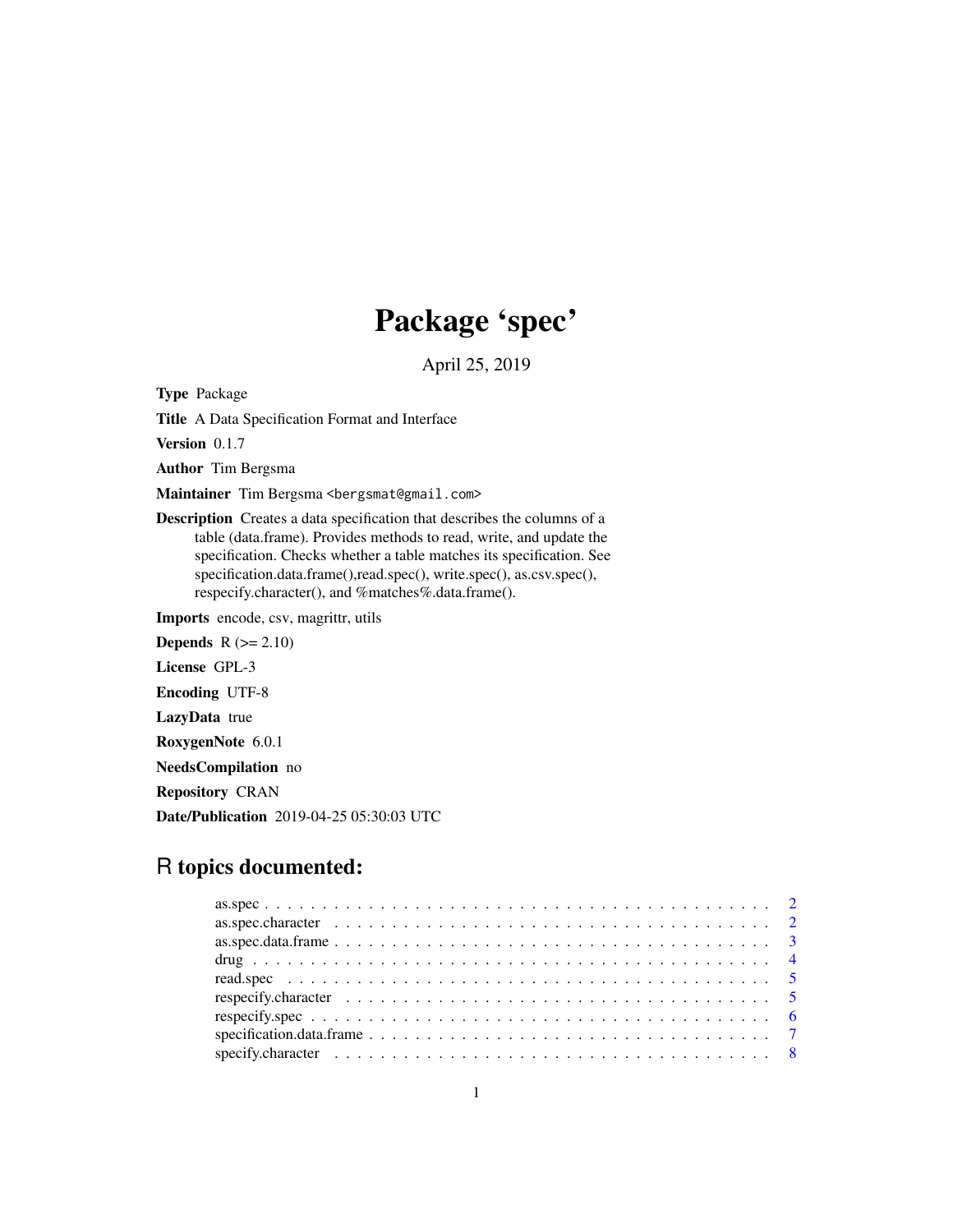<span id="page-1-0"></span>

| Index |                                                                                                                            |  |  |  |  |  |  |  |  |  |  |  |  |  |  |  |  |  | 12 |
|-------|----------------------------------------------------------------------------------------------------------------------------|--|--|--|--|--|--|--|--|--|--|--|--|--|--|--|--|--|----|
|       | % matches % data frame $\ldots \ldots \ldots \ldots \ldots \ldots \ldots \ldots \ldots \ldots \ldots \ldots \ldots 11$     |  |  |  |  |  |  |  |  |  |  |  |  |  |  |  |  |  |    |
|       |                                                                                                                            |  |  |  |  |  |  |  |  |  |  |  |  |  |  |  |  |  |    |
|       |                                                                                                                            |  |  |  |  |  |  |  |  |  |  |  |  |  |  |  |  |  |    |
|       | $specify.data-frame \dots \dots \dots \dots \dots \dots \dots \dots \dots \dots \dots \dots \dots \dots \dots \dots \dots$ |  |  |  |  |  |  |  |  |  |  |  |  |  |  |  |  |  |    |

<span id="page-1-2"></span>as.spec *Coerce to Spec*

# Description

Coerces to class spec, a specification object

#### Usage

as.spec $(x, \ldots)$ 

#### Arguments

| x        | object           |
|----------|------------------|
| $\cdots$ | passed arguments |

### See Also

Other as.spec: as. spec.character, as. spec.data.frame, [read.spec](#page-4-1), [write.spec](#page-8-1)

<span id="page-1-1"></span>as.spec.character *Coerce to Specification from Character*

#### Description

Coerces to specification from character (length-one filepath).

#### Usage

## S3 method for class 'character' as.spec $(x, \ldots)$ 

#### Arguments

|         | character path to spec-formatted file |
|---------|---------------------------------------|
| $\cdot$ | passed arguments                      |

#### Value

spec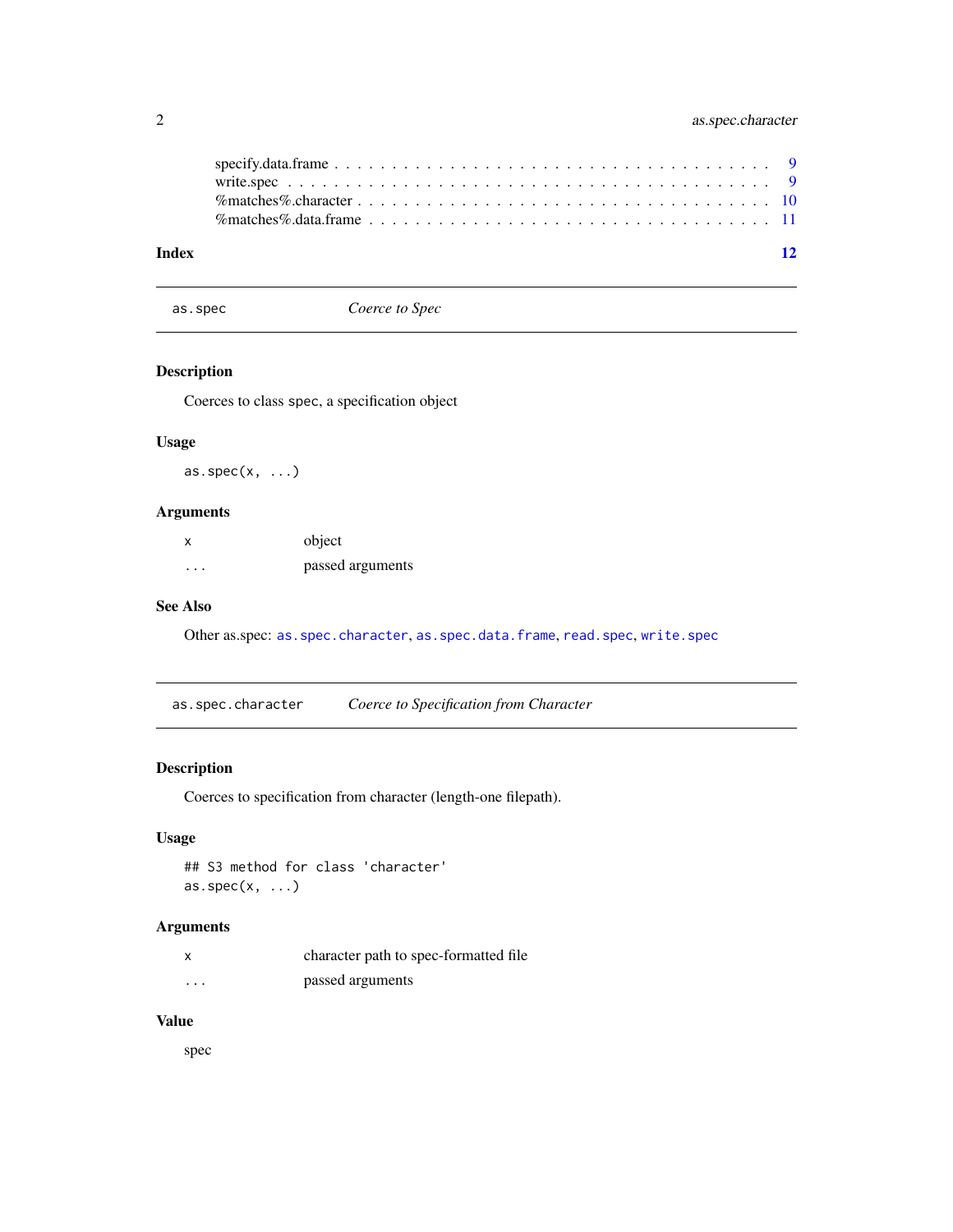<span id="page-2-0"></span>as.spec.data.frame 3

## See Also

Other as.spec: [as.spec.data.frame](#page-2-1), [as.spec](#page-1-2), [read.spec](#page-4-1), [write.spec](#page-8-1)

#### Examples

```
data(drug)
file <- tempfile()
spec <- specification(drug, tol = 3)
write.spec(spec, file = file)
as.spec(file)
```
<span id="page-2-1"></span>as.spec.data.frame *Coerce to Spec from Data Frame*

#### Description

Coerces to spec from data.frame already having basic properties.

#### Usage

## S3 method for class 'data.frame'  $as.\text{spec}(x, \ldots)$ 

#### Arguments

| X | data.frame       |
|---|------------------|
| . | passed arguments |

#### Value

spec

#### See Also

Other as.spec: [as.spec.character](#page-1-1), [as.spec](#page-1-2), [read.spec](#page-4-1), [write.spec](#page-8-1)

#### Examples

```
data(drug)
as.spec(specification(drug, tol = 3))
```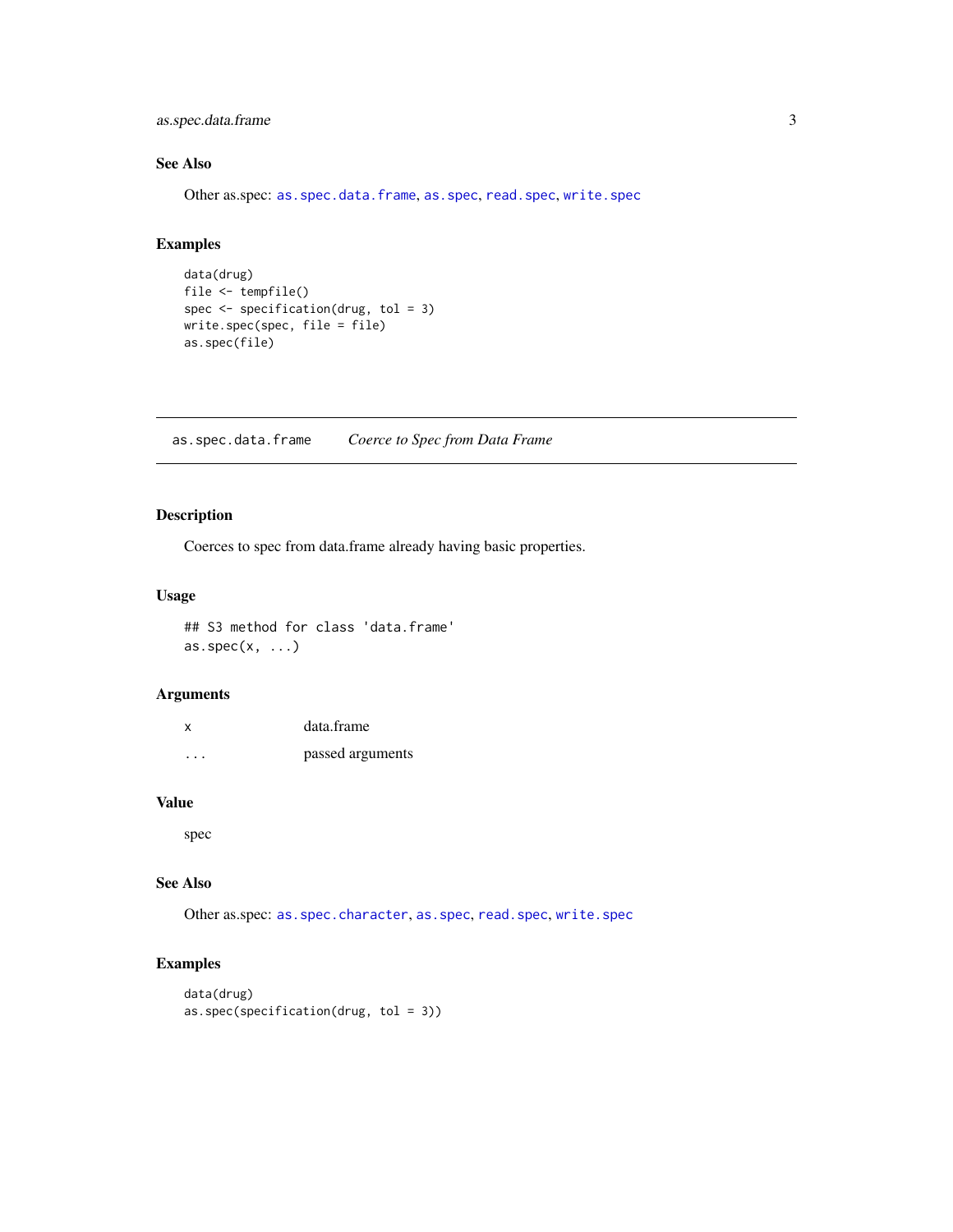#### <span id="page-3-0"></span>Description

A fictitious dataset giving doses and pharmacometric samples for multiple subjects in an imaginary Phase \* drug trial.

#### Usage

drug

#### Format

A data frame with 600 rows and 24 variables:

ID integer subject identifier TIME relative time (h) SEQ sequence identifier to break ties when sorting EVID event type identifier, 0: pk sample, 1: dose

C a comment flag, typically NA but 'C' for records that should be ignored

AMT drug amount (mg)

DV plasma drug concentration (ng/mL)

SUBJ subject identifier

HOUR nominal hour (h)

HEIGHT height (cm)

WEIGHT weight (kg)

SEX sex, 0: female, 1: male

AGE age (y)

DOSE dose group (mg)

FED prandial state, 0: fasted, 1: fed

SMK smoker status, 0: non, 1: smoker

DS disease state, 0: no disease

CRCN normalized creatinine clearance (mL/min)

TAFD time since first dose (h)

TAD time since most recent dose (h)

LDOS amount of most recent dose (mg)

MDV missing dependent value, 0: not missing, 1: missing

predose predose flag, 0: record not predose, 1: record is predose

zerodv zero DV flag, 0, DV not zero, 1: DV is zero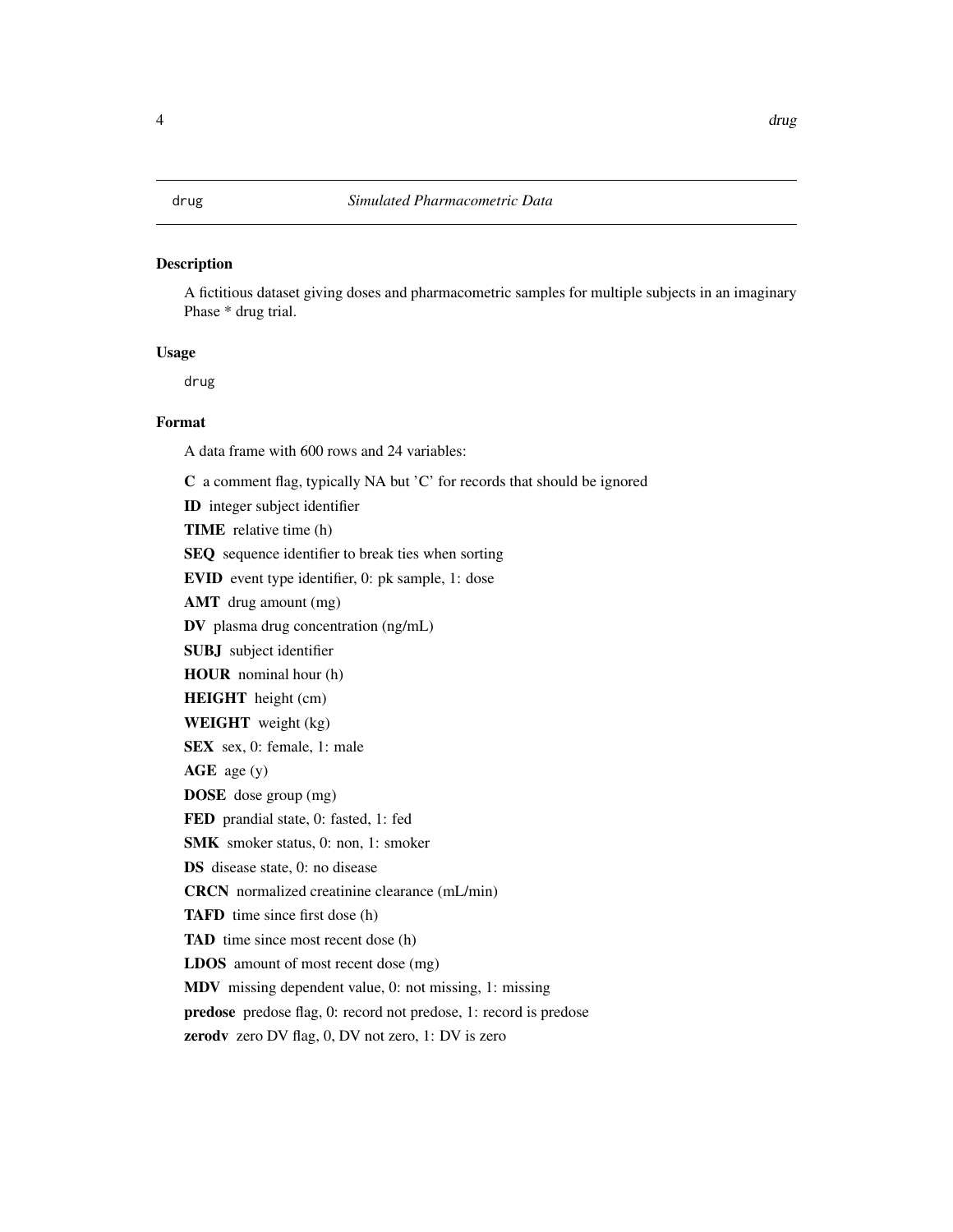<span id="page-4-1"></span><span id="page-4-0"></span>

#### Description

Reads specification from file. If first line contains tab characters, assumes format is tab-delimited text. Otherwise, assumes format is comma-separated variable (csv).

#### Usage

 $read.\,spec(x, \, clean = TRUE, \dots)$ 

#### Arguments

| $\mathsf{x}$            | character (file path)                                                                  |
|-------------------------|----------------------------------------------------------------------------------------|
| clean                   | whether to strip balanced double quotes and outer white space from character<br>values |
| $\cdot$ $\cdot$ $\cdot$ | passed arguments (ignored)                                                             |

#### Value

spec

#### See Also

Other as.spec: [as.spec.character](#page-1-1), [as.spec.data.frame](#page-2-1), [as.spec](#page-1-2), [write.spec](#page-8-1)

#### Examples

```
data(drug)
file <- tempfile()
spec <- specification(drug, tol = 3)
write.spec(spec, file = file)
read.spec(file)
```
<span id="page-4-2"></span>respecify.character *Respecify Character*

#### Description

Respecify specification, supplied as filepath. Updates numeric ranges. Useful if these have changed and spec no longer matches.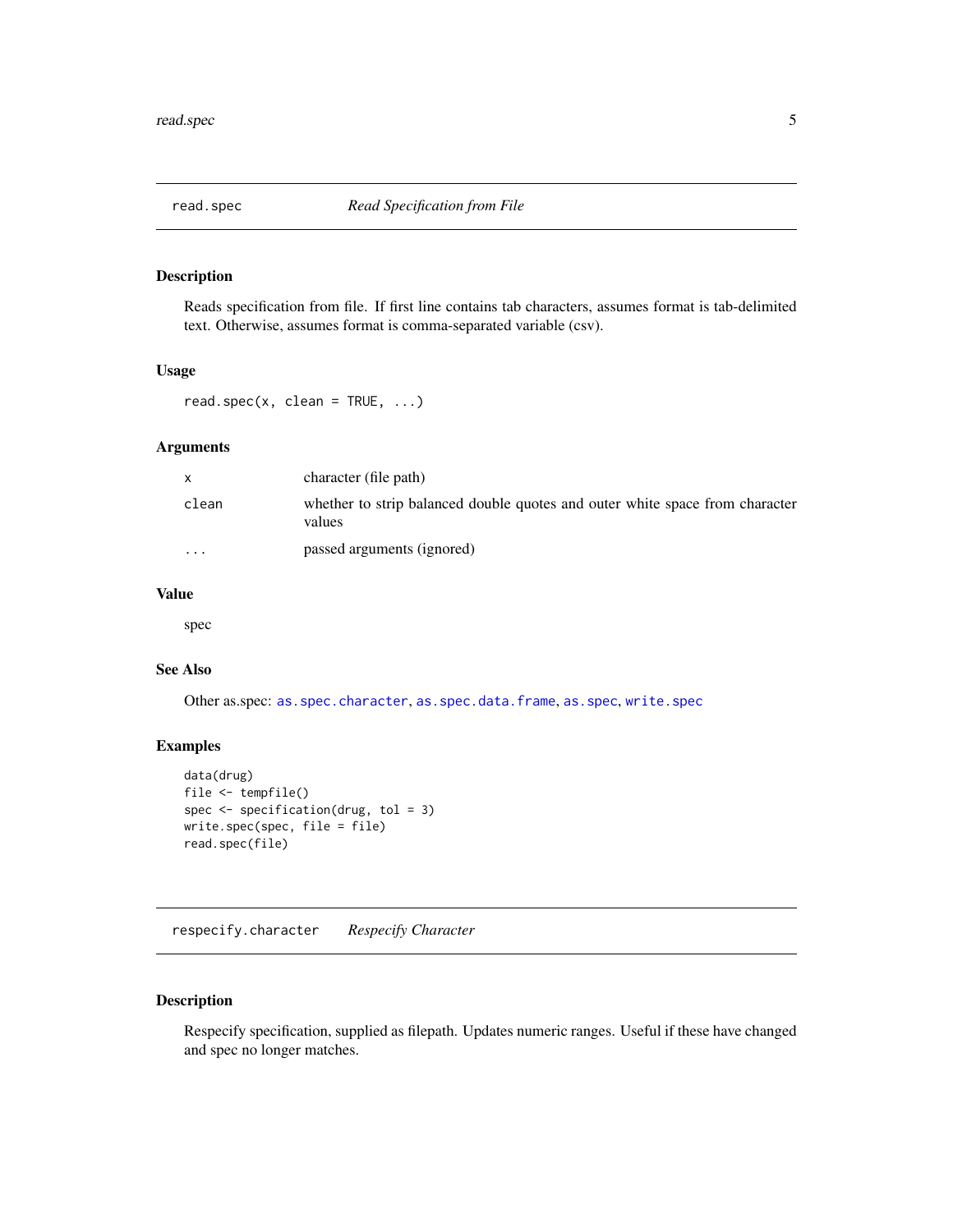# <span id="page-5-0"></span>Usage

```
## S3 method for class 'character'
respecify(x, data = sub("spec$", "csv", x), file = x,
  ...)
```
# Arguments

| x    | character filepath for a spec file (*.spec)               |
|------|-----------------------------------------------------------|
| data | character filepath for a dataset                          |
| file | where to write the result (over-write source, by default) |
|      | passed arguments                                          |

# See Also

Other respecify: [respecify.spec](#page-5-1), [respecify](#page-0-0)

<span id="page-5-1"></span>respecify.spec *Respecify Specification*

#### Description

Respecify specification. Updates numeric ranges. Useful if these have changed and spec no longer matches.

# Usage

```
## S3 method for class 'spec'
respectify(x, data, file = NULL, ...)
```
#### Arguments

| X    | spec                                              |
|------|---------------------------------------------------|
| data | a data. frame or path to csy file                 |
| file | where to write the result (default: do not write) |
|      | passed arguments                                  |

# See Also

Other respecify: [respecify.character](#page-4-2), [respecify](#page-0-0)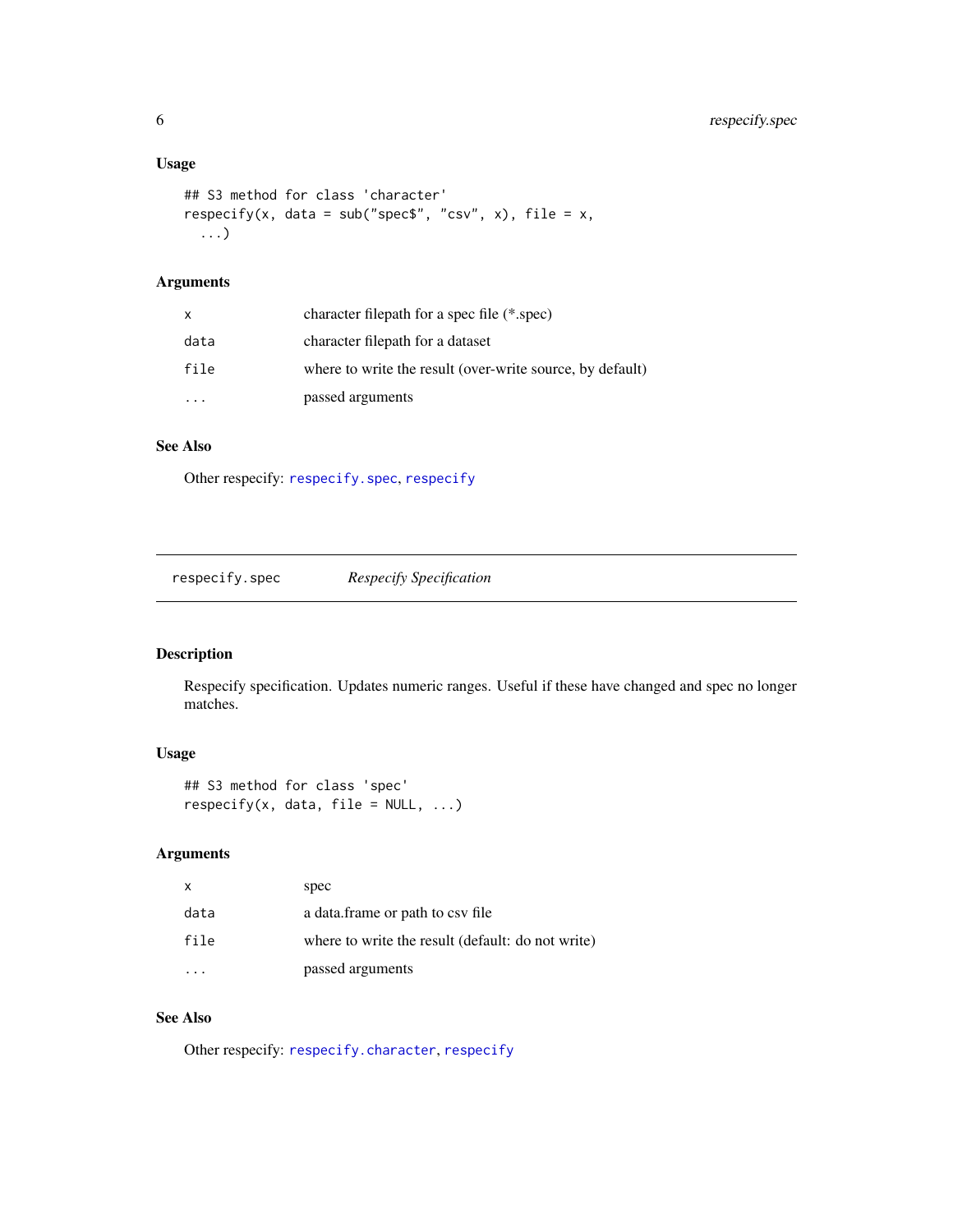#### <span id="page-6-0"></span>specification.data.frame 7

#### Examples

```
data(drug)
file <- tempfile()
spec \leq specification(drug, tol = 3)
write.spec(spec, file = file)
drug \%matches\% spec
drug \%matches\% file
max <- max(drug$DV,na.rm=TRUE)
drug$DV[!is.na(drug$DV) & drug$DV == max] <- max + 1
drug \%matches\% file
respecify(file, drug)
drug \%matches\% file
```
specification.data.frame

*Make a Specification for a Data Frame*

#### **Description**

Makes a specification for data.frame. Creates a template based on the data.frame. Uses column names for labels where columns do not have a label attribute. Factors will be encoded. numerics will be rounded to digits and like integers will be expressed as ranges in guide column. Integers and character with less than or exactly tol unique values will be encoded.

#### Usage

## S3 method for class 'data.frame' specification(x, tol = 10, digits = 20, ...)

#### Arguments

| X      | object           |
|--------|------------------|
| tol    | integer          |
| digits | integer          |
|        | passed arguments |

#### Value

spec data.frame with columns as follows.

column Column name.

label A descriptive label. Save and edit as necessary using external tool.

guide A guide to interpretation. NA for arbitrary character; range [low:high] for integer and numeric; an encoding e.g. //0/no//1/yes// for factor-like items ... save and edit factor labels as necessary using external tool.

For numeric ranges you can add text, such as units. E.g. if default guide is '[0:100]' you can edit to give 'mg [0:100]'. Or you can just substitute 'mg'. [guidetext](#page-0-0) extracts just the character portion, and [matches](#page-10-1) enforces the numeric range.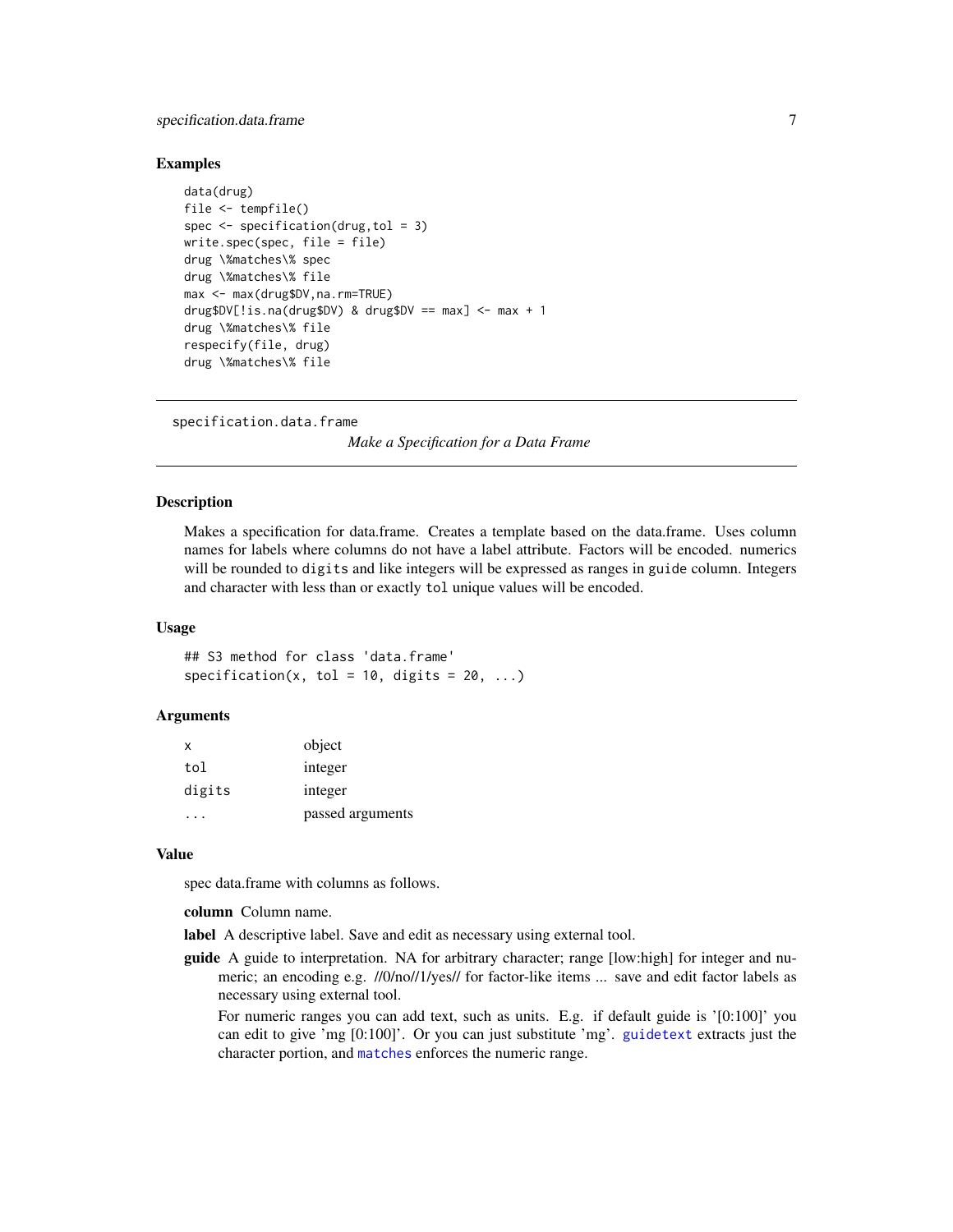<span id="page-7-0"></span>required An R expression that can be coerced to logical. TRUE means item cannot be NA. comment Arbitrary comment, e.g. derivation of the item given by column.

#### See Also

link{read.spec} [write.spec](#page-8-1) [respecify.character](#page-4-2) [write.spec](#page-8-1) [matches](#page-10-1) Other specification: [specification.comment](#page-0-0), [specification.default](#page-0-0), [specification](#page-0-0)

#### Examples

```
data(drug)
file <- tempfile()
spec <- specification(drug, tol = 3)
```
<span id="page-7-1"></span>specify.character *Specify Character*

#### Description

Attach specifics to a data.frame, supplied as csv filepath.

#### Usage

```
## S3 method for class 'character'
specify(x, file = sub("csv$", "spec", x),spec = read.\,spec(file), \ldots)
```
#### Arguments

|          | character filepath for a csy file                                      |
|----------|------------------------------------------------------------------------|
| file     | character filepath for a matching spec file (ignored if spec provided) |
| spec     | a data specification (spec)                                            |
| $\cdots$ | passed arguments                                                       |

#### See Also

Other specify: [specify.data.frame](#page-8-2), [specify](#page-0-0)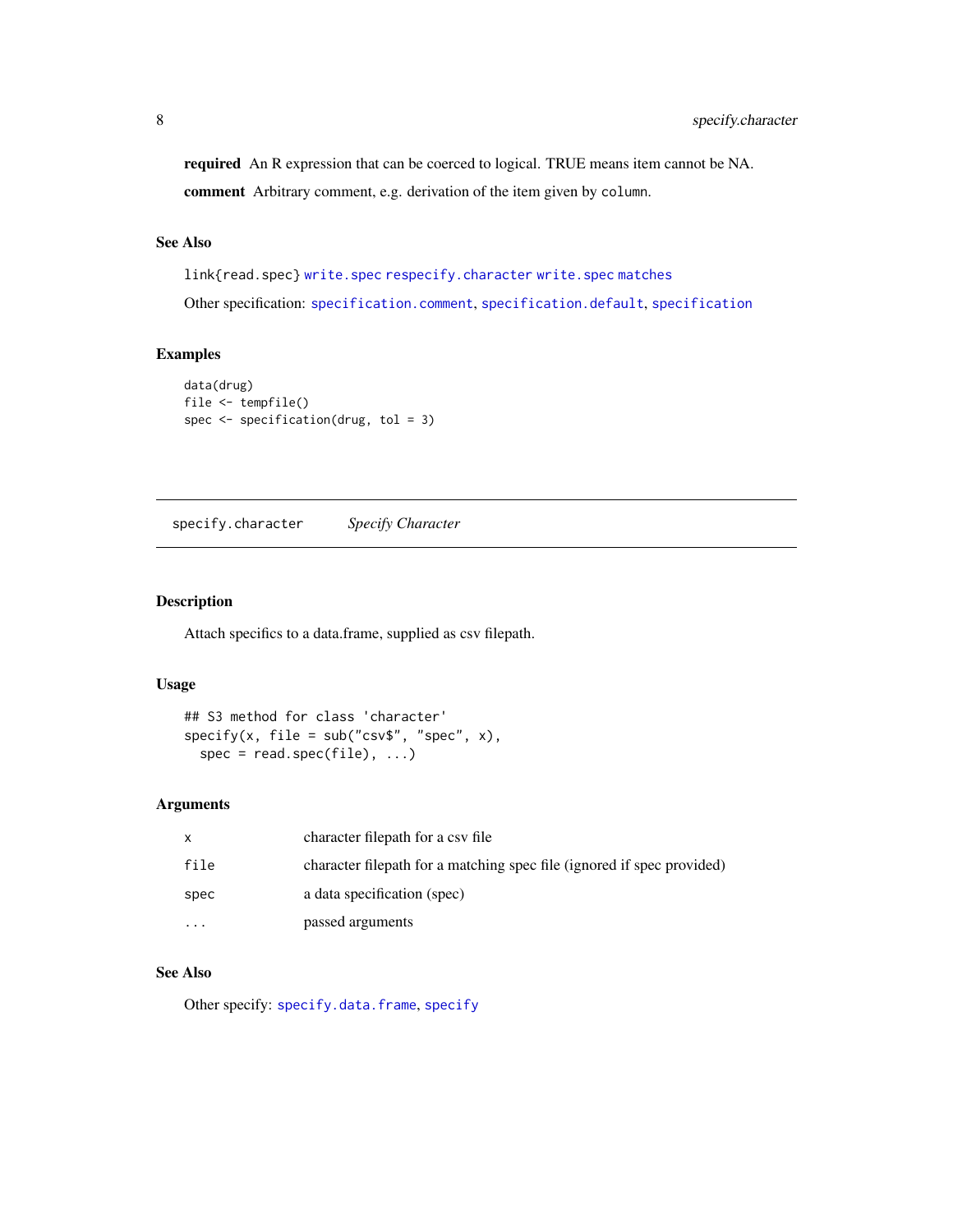# <span id="page-8-2"></span><span id="page-8-0"></span>Description

Attach specifics to a data.frame as attributes, including label and guide.

#### Usage

```
## S3 method for class 'data.frame'
specify(x, spec, na.rm = TRUE, empty.rm = TRUE, ...)
```
#### Arguments

| X        | data.frame                                                             |
|----------|------------------------------------------------------------------------|
| spec     | a data spec (or corresponding filepath) to use as source of attributes |
| na.rm    | if TRUE, don't assign NA where encountered                             |
| empty.rm | if TRUE, don't assign empty string where encountered                   |
|          | passed arguments                                                       |

#### See Also

Other specify: [specify.character](#page-7-1), [specify](#page-0-0)

#### Examples

```
data(drug)
spec <- specification(drug,tol = 3)
drug \%matches\% spec
drug <- specify(drug,spec)
attributes(drug$HEIGHT)
```
#### <span id="page-8-1"></span>write.spec *Write Specification to Storage*

#### Description

Writes specification to storage in tab-delimited format. Use as.csv() for CSV format.

#### Usage

```
write.spec(x, file, ...)
```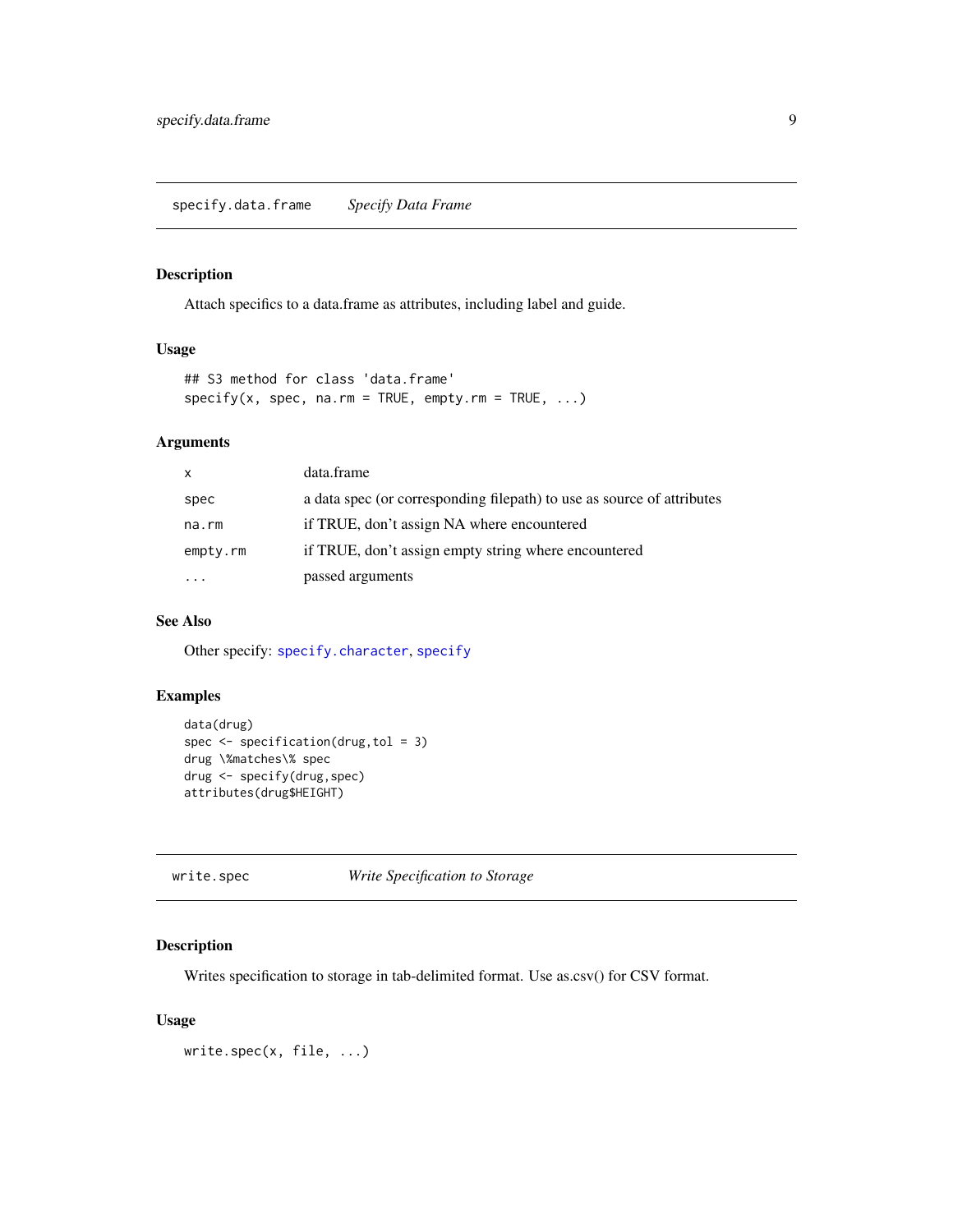#### <span id="page-9-0"></span>Arguments

| $\mathsf{x}$ | spec                                    |
|--------------|-----------------------------------------|
| file         | character filepath for storage location |
| .            | passed arguments                        |

#### See Also

Other as.spec: [as.spec.character](#page-1-1), [as.spec.data.frame](#page-2-1), [as.spec](#page-1-2), [read.spec](#page-4-1)

#### Examples

```
data(drug)
file <- tempfile()
spec <- specification(drug, tol = 3)
write.spec(spec, file = file)
```
<span id="page-9-1"></span>%matches%.character *Check Whether Character matches y*

#### Description

Checks whether character matches y, treating x as filepath.

#### Usage

## S3 method for class 'character' x %matches% y, ...

#### Arguments

| x | character        |
|---|------------------|
| ν | object           |
|   | passed arguments |

#### See Also

Other matches: [%matches%.data.frame](#page-10-2), [%matches%.spec](#page-0-0), [%matches%](#page-0-0)

### Examples

```
data(drug)
file <- tempfile()
spec <- specification(drug, tol = 3)
library(csv)
as.csv(drug, file)
file \%matches\% spec
```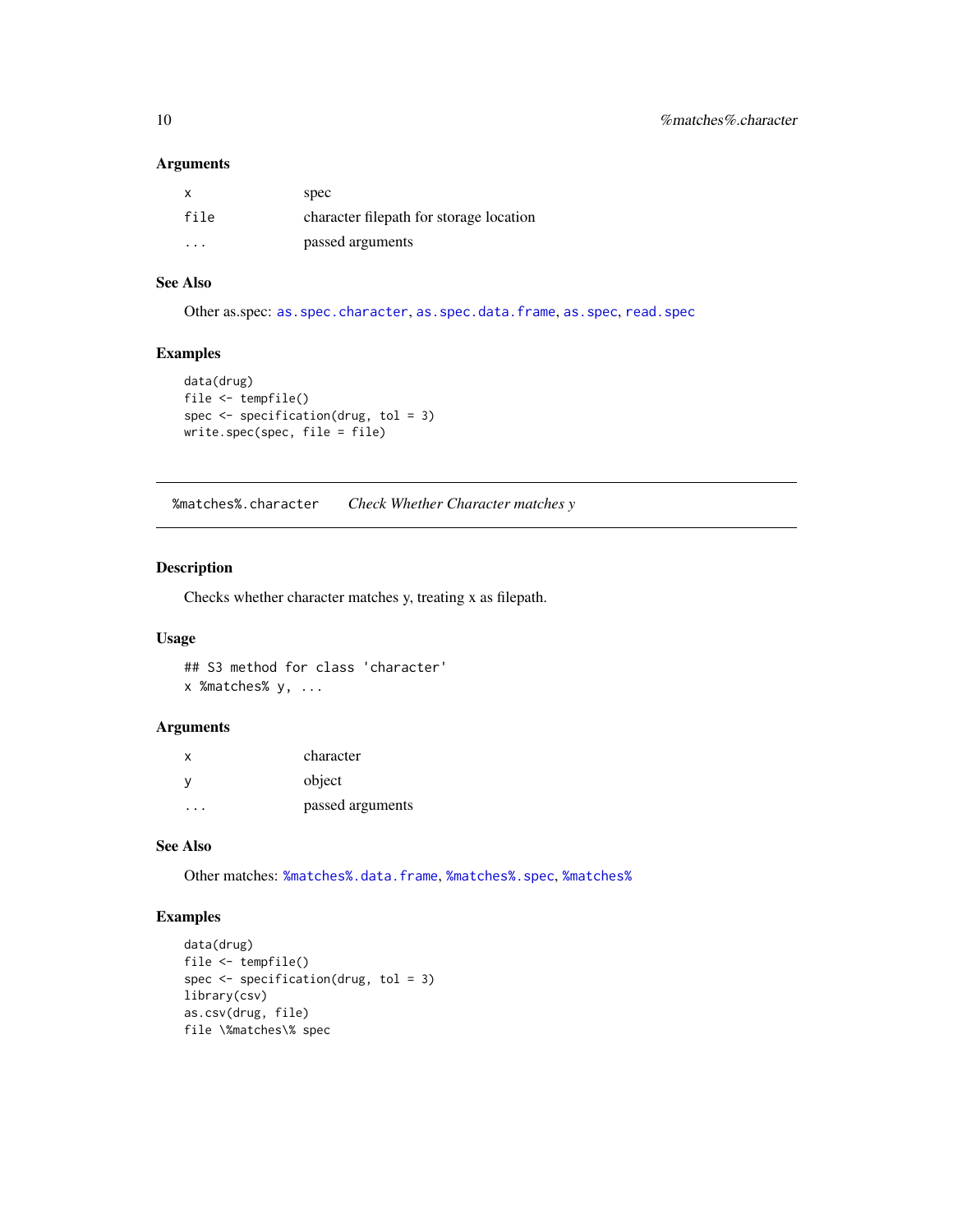<span id="page-10-2"></span><span id="page-10-0"></span>%matches%.data.frame *Check Whether Data Frame matches Spec*

#### <span id="page-10-1"></span>Description

Checks whether data.frame matches spec. Column names, count, and order are enforced. Encodings are enforced (all non-missing values must be valid codes). Integer and numeric ranges are enforced. Values of required are parsed and evaluated in data context: Where TRUE, the corresponding data value for column cannot be missing.

#### Usage

## S3 method for class 'data.frame' x %matches% y, ...

#### Arguments

|          | spec                                                     |
|----------|----------------------------------------------------------|
|          | coerced to spec (spec object or filepath for spec file). |
| $\cdots$ | passed arguments                                         |

#### Value

logical; TRUE if all checks above are enforceable.

#### See Also

Other matches: [%matches%.character](#page-9-1), [%matches%.spec](#page-0-0), [%matches%](#page-0-0)

#### Examples

```
data(drug)
file <- tempfile()
spec <- specification(drug, tol = 3)
write.spec(spec, file = file)
drug \%matches\% spec
```